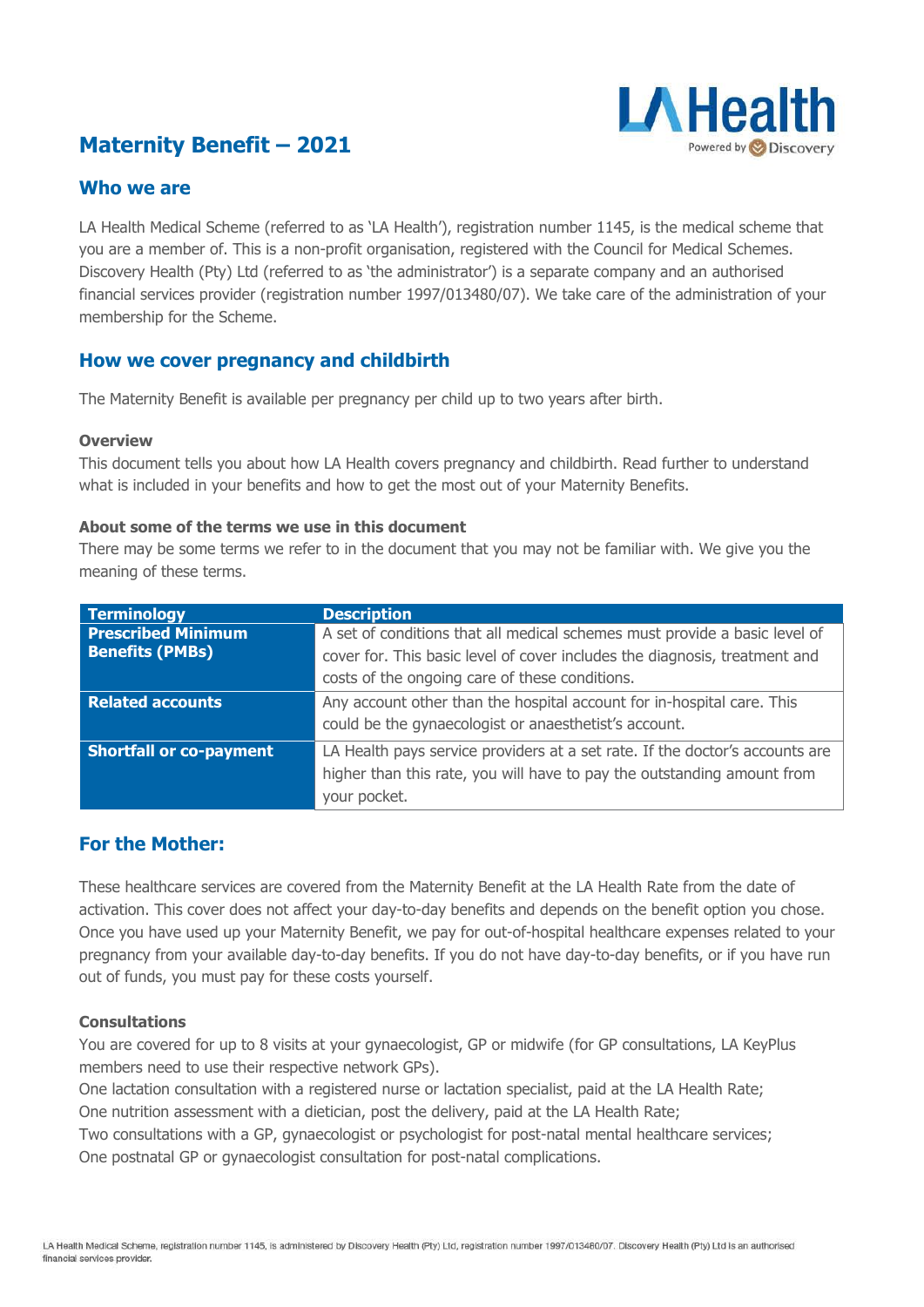#### **Ultrasound scans and prenatal screening**

You are covered for up to two 2D ultrasound scans including one nuchal translucency test. 3D and 4D scansry are paid up to the rate we pay for 2D scans.

You are also covered for one Non-Invasive Prenatal Test (NIPT), or one T21 Chromosome Test, if you meet the clinical entry criteria.

We pay for these tests up to 100% of the LA Health Rate from the Maternity Benefit, subject to clinical entry criteria.

#### **Blood tests**

You have cover for a defined basket of blood tests per pregnancy from the Maternity Benefit. These tests include:

- To confirm pregnancy (bHCG) Syphilis (RPR and TPHA)
- 

- - Glucose **Anaemia (Haemoglobin)**
	- HIV (Elisa) German Measles (Rubella)
	- Blood cross-matching (Rh antigen) Blood group (A, B and O antigen)
- Coombs-Antiglobulin

### **Antenatal classes with a nurse**

You are covered for five ante-natal classes, or pre-and-post natal consultations, with a registered nurse at the LA Health Rate up until two years after the birth, from the date of activation.

# **For the newborn baby:**

Two GP, paediatrician or ENT visits for each child under the age of 2 years registered on LA Health.

# **Cover from your day-to-day benefits:**

**We pay for antenatal classes from your day-to-day benefits, up to 100% of the LA Health Rate, once your Maternity Benefit has been depleted:**

| <b>Benefit Option</b> | <b>Antenatal classes</b>                               |
|-----------------------|--------------------------------------------------------|
| LA Active             | Limited to funds in your Medical Savings Account (MSA) |
| LA Comprehensive      | R1 625 for each member for each pregnancy              |
| LA Core               | Limited to funds in your Medical Savings Account (MSA) |
| LA Focus              | Limited to funds in your Medical Savings Account (MSA) |
| LA KeyPlus            | Not covered                                            |

### **We pay pregnancy scans from your day-to-day benefits, once your Maternity Benefit has been depleted:**

| <b>Benefit Option</b> | <b>Scans</b>                                                                     |
|-----------------------|----------------------------------------------------------------------------------|
| LA Active             | Limited to two 2D scans paid from your MSA and thereafter from your Extended     |
|                       | Day-to-Day benefit. 3D and 4D scans limited to cost of 2D scans.                 |
| LA Comprehensive      | Limited to two 2D scans for each pregnancy. Paid from your MSA with accumulation |
|                       | to the Above Threshold Benefit. Pregnancy scans do not accumulate to the         |
|                       | antenatal limit. 3D and 4D scans limited to cost of 2D scans.                    |
| LA Core               | Two 2D scans paid from your MSA and thereafter from your Extended Day-to-Day     |
|                       | benefit. 3D and 4D scans limited to cost of 2D scans.                            |

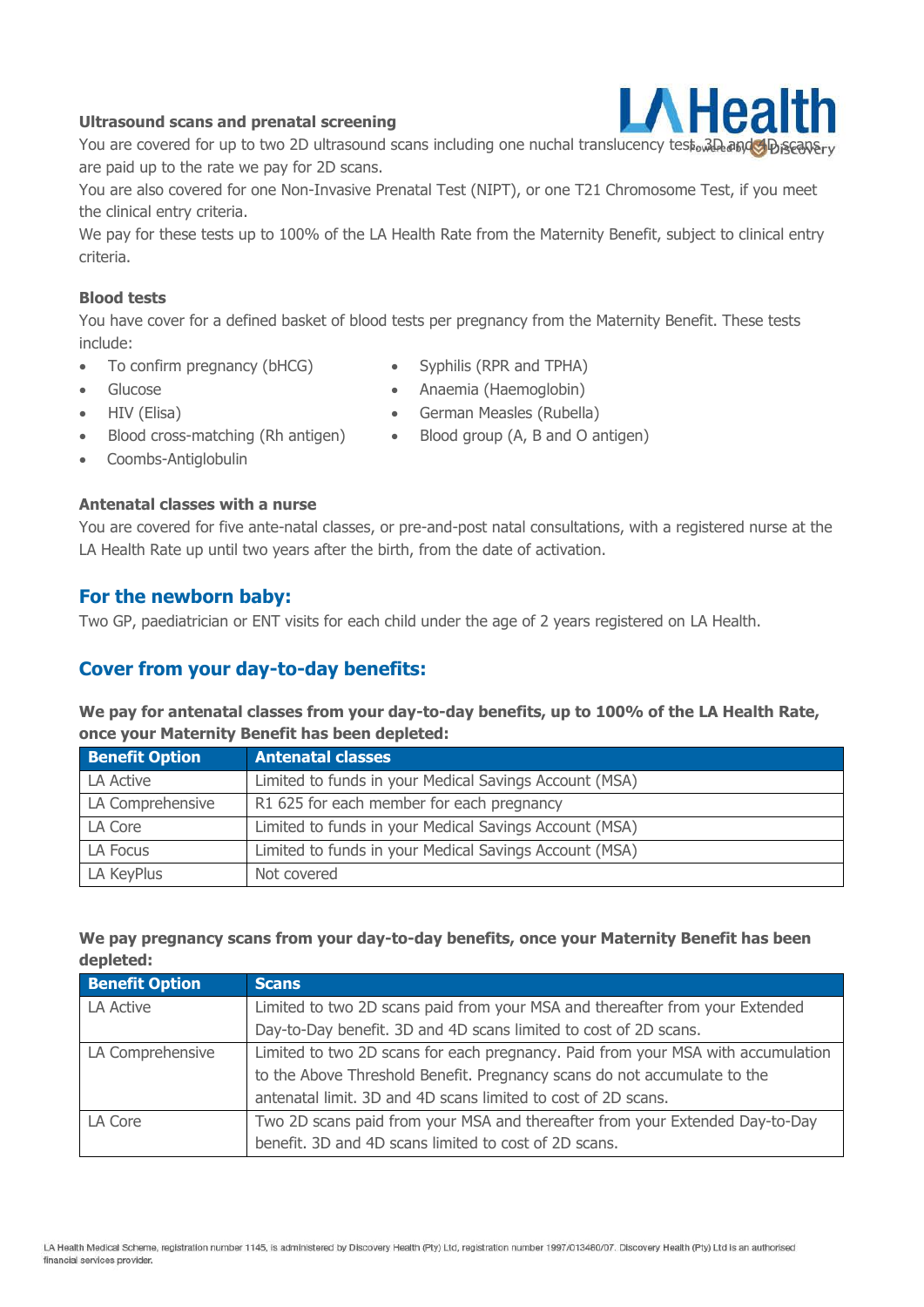|            | A ETAD ITA                                                                    |
|------------|-------------------------------------------------------------------------------|
| LA Focus   | Limited to two 2D scans from your MSA. 3D and 4D scans limited to tost of DUI |
|            | Powered by <b>Discovery</b><br>scans.                                         |
| LA KeyPlus | Not covered                                                                   |

 $\blacksquare$   $\blacksquare$   $\blacksquare$   $\blacksquare$   $\blacksquare$ 

#### **Antenatal pregnancy-related blood tests and non-stress tests:**

You receive full cover for the DSP healthcare providers, and cover of up to 100% of the Scheme Rate for other healthcare professionals, subject to your available day-to-day benefits according to your chosen Option.

#### **Newborn Screenings:**

Used to detect genetic, metabolic, and endocrine disorders. This blood test is performed on the baby 48 – 72 hours after birth by way of heel prick.

You receive cover up to 100% of the LA Health Rate from the Medical Savings Account. If you have run out of funds, you will have to cover the cost from your own pocket.

#### **Doulas:**

From 2019, LA Health will pay for services rendered by Doulas during a childbirth from the Medical Savings Account. If you have run out of funds, you will have to cover the cost from your own pocket.

# **During your Hospital Stay:**

#### **Your cover for your hospital stay depends on the type of delivery**

We pay the hospital account from your Hospital Benefit. All related accounts such as the gynaecologist, midwife, anaesthetist and other healthcare services will be paid from your Hospital Benefit up to 100% of the LA Health Rate.

You can benefit by using healthcare professionals participating in our direct payment arrangements relevant to your benefit option because we will cover their approved procedures in full.

You have cover for three (3) days and two (2) nights for a normal delivery and four (4) days and three (3) nights for a caesarean section, if approved. The day of the delivery is counted as day one.

If you need to stay in hospital longer than the number of days we approved, your doctor will need to send a letter to motivate why you need to stay in hospital longer.

#### **We cover home births with a registered midwife**

Home births are covered from your Hospital Benefit. We will cover the cost of a midwife who is registered with the Board of Healthcare Funders (BHF) and has a valid practice number, up to the maximum rate that your benefit option covers, for up to three days after the delivery.

If you are on the LA KeyPlus, we pay for the cost of the hire of a birthing pool up to the LA Health Rate. This must be hired from a provider who has a registered practice number.

#### **We cover water births in hospital or at home**

If you choose to have a water birth in hospital, we will cover up to three (3) days and two (2) nights. If you choose to have a water birth at home, we will pay for the cost of the hire of a birthing pool from your Hospital Benefit. This must be hired from a provider who has a registered practice number.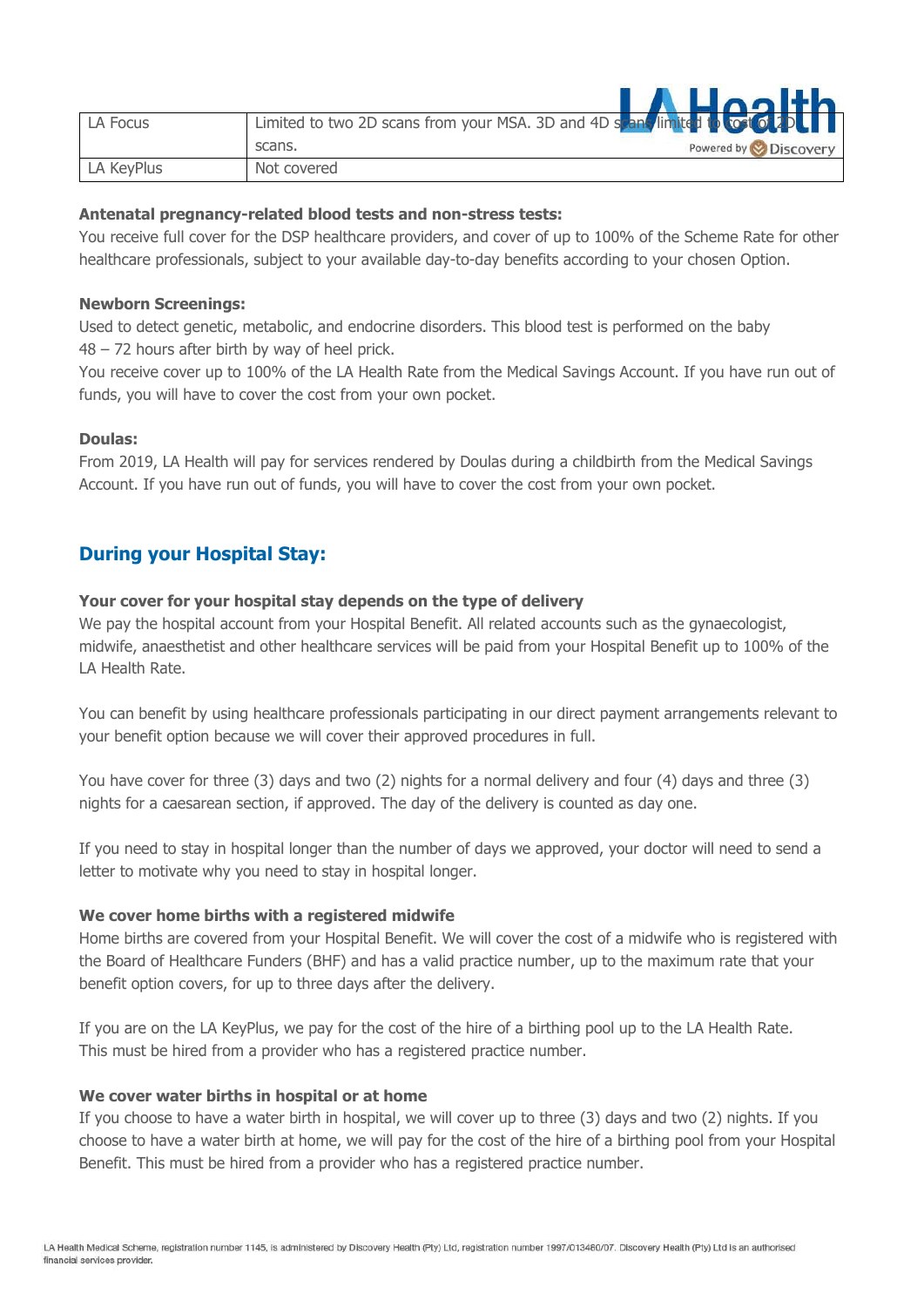

If you choose to have a water birth or normal delivery at home, we will pay up to three (3) days' midwifery care (including delivery) from your Hospital Benefit. The midwife must be registered with a valid practice number.

#### **Treatment for neonatal jaundice**

If your baby needs phototherapy for neonatal jaundice, we will cover the phototherapy lights from your Hospital Benefit as long as you confirm the treatment with us.

#### **Antiretroviral medicine to prevent mother-to-child transmission**

We fund HIV medicine to prevent mother-to-child transmission of HIV from your Hospital Benefit. Please refer to the HIV Care brochure or call the HIV Care team on 0860 103 933.

#### **We cover medically necessary circumcisions from your Hospital Benefit**

Please preauthorise the procedure with us by calling 0860 103 933.

Circumcisions that are not medically necessary are covered from the available funds in your day-to- day benefits.

#### **There are certain items we do not cover**

We do not cover these items:

- Mother and baby packs that hospitals supply
- The bed-booking fee that some hospitals may require you to pay
- Your lodger or border fees if your baby needs to stay in hospital for longer and you choose to stay on.

# **Getting the most out of your maternity benefits**

#### **Tell us about your pregnancy**

LA Health covers the birth of your baby either in hospital or a day clinic with a doctor or a midwife, or at home with the help of a midwife. It is important to call us to inform us of your pregnancy.

#### **How to activate your Maternity Benefit**

The Maternity and early childhood benefits will be effective from the date of activation:

- When you create your pregnancy or baby profile on www.lahealth.co.za
- When you preauthorise your pregnancy and delivery, or
- When you register your baby onto the Scheme.

If your baby was born and registered onto the Scheme in 2018 or 2019, you can activate the post-birth benefits by creating your baby profile on www.lahealth.co.za

You can also call us on 0860 103 933 or visit www.lahealth.co.za to activate your Maternity and early childhood benefits, find out how you are covered and to authorise your hospital admission.

When authorising your hospital admission, remember to have the following information at hand:

- Date of the admission
- Name or practice number of the hospital or clinic
- Name and practice number of the treating doctors (and anaesthetist if available)
- ICD-10 code from your treating doctor (this is an alphanumerical code that describes your pregnancy)